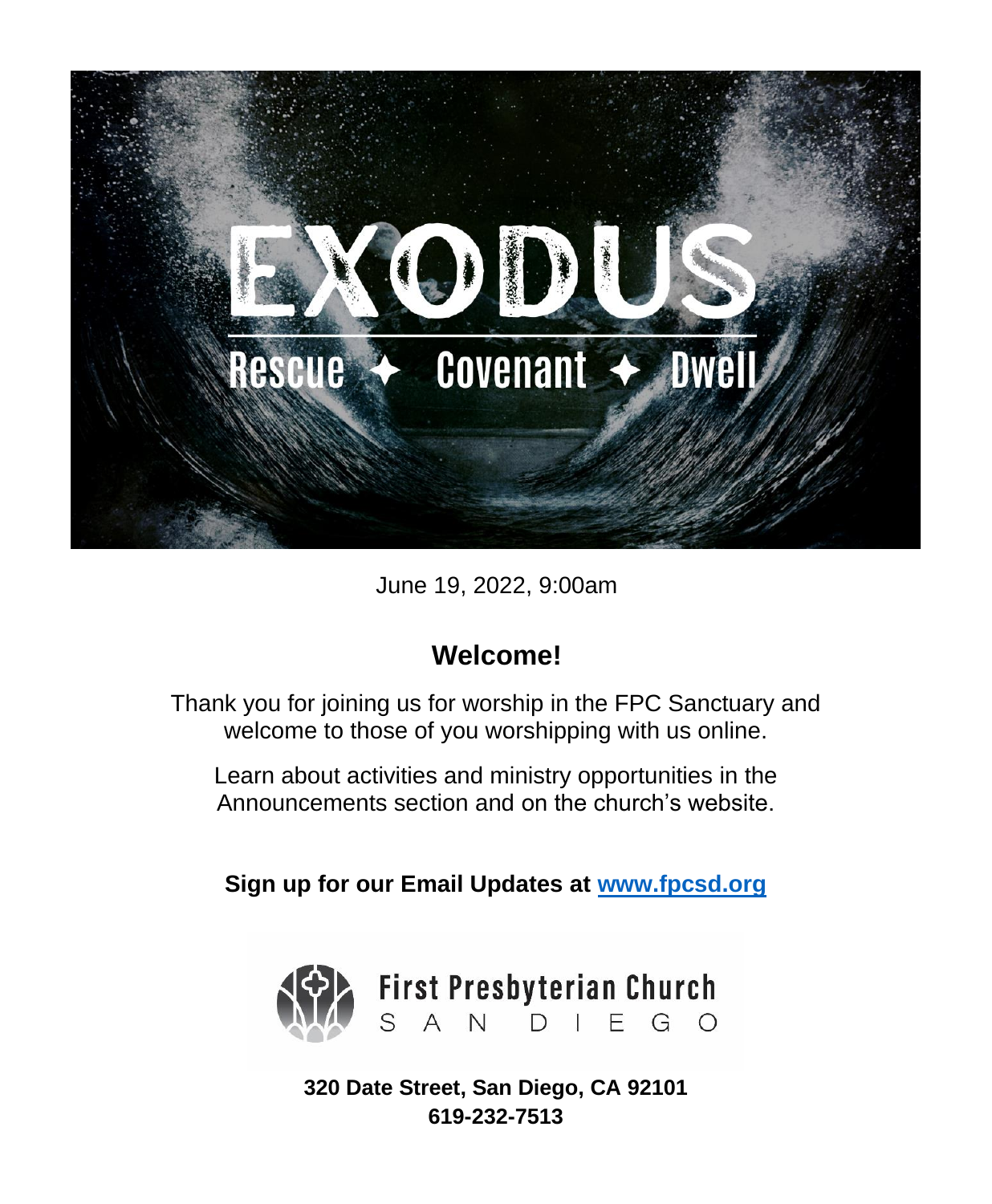### **The Lord's Supper Instructions**

We observe the Lord's Supper every week in worship. This communion meal is meant to unite us to Jesus Christ as well as each other. In it, we reaffirm the promises of our baptism and recommit ourselves to love and serve God and neighbor. We prepare to celebrate the Lord's Supper by putting our trust in Christ, confessing our sin, and seeking reconciliation with God and one another.

*While we are being served communion at the table, the pastor will bring both bread and cup to all who are seated and cannot come to the table.*

*At the end of all being served, a deacon will come to the table and take from the table some bread and cups, and exit up the aisle.*

*Later that day and during the week the deacons will take these to our members who could not attend worship, thus extending the communion to all our members.*

If you are not a Christian, please consider using this communion time to pray with one of the following printed prayers:

Prayer for Those Searching for Truth

*Lord Jesus, you claim to be the way, the truth and the life. If what you claim is true, please guide me, teach me, and open to me the reality of who you are. Grant that I might be undaunted by the cost of following you as I consider the reasons for doing so. Give me an understanding of you that is coherent, convincing, and that leads to the life that you promise. Amen.* 

#### Prayer of Belief

*Lord Jesus, I admit that I am weaker and more sinful than I ever before believed, but through you, I am more loved and accepted than I ever dared to hope. I thank you for paying my debt, bearing my punishment on the cross and offering forgiveness and new life. Knowing that you have been raised from the dead, I turn from my sins and receive you as my Savior. Amen.*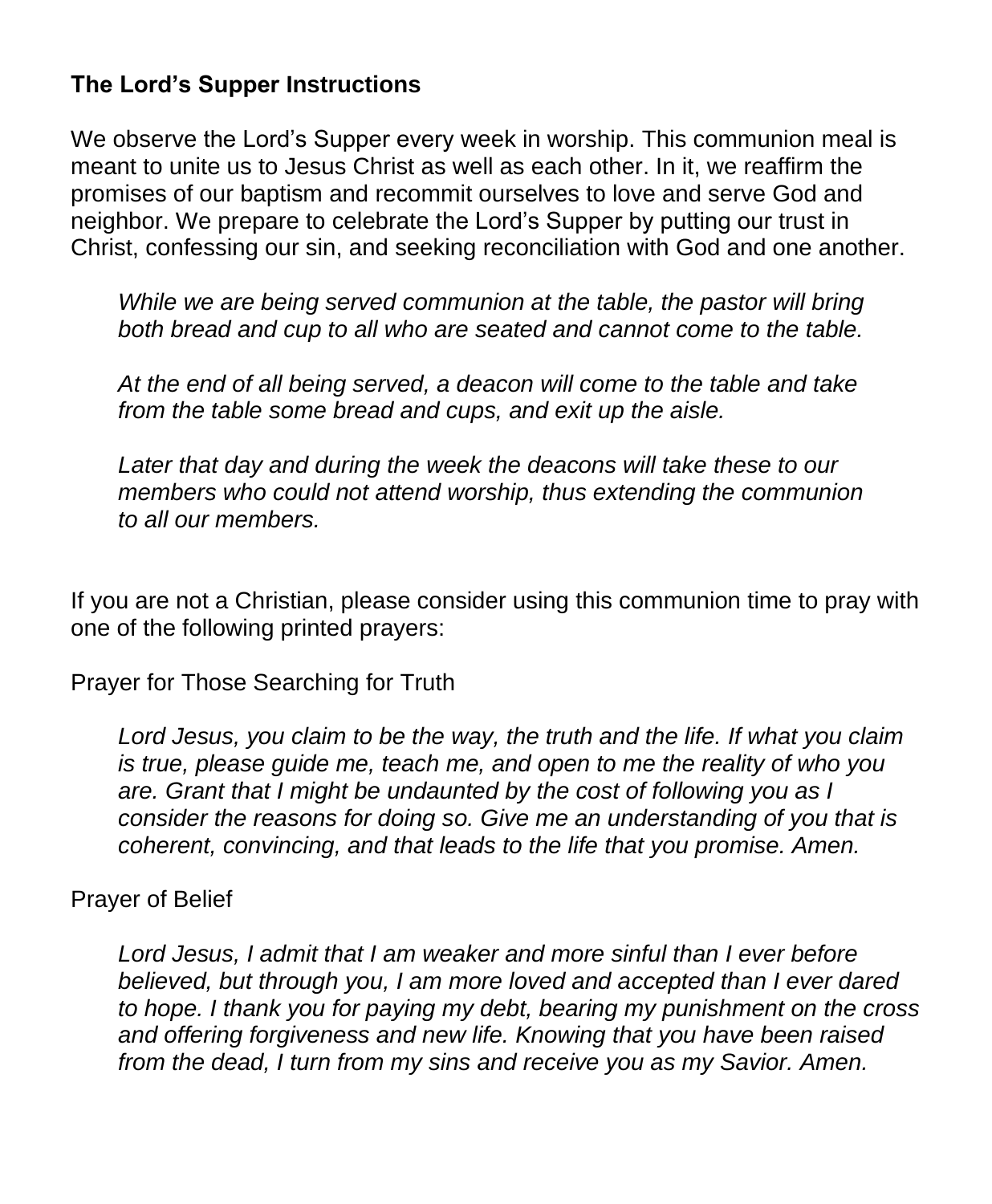# **First Presbyterian Church of San Diego Worships God**

by

Gathering around the Word Hearing the Word Responding to the Word

June 19, 2022, 9:00am

# *Gathering Around the Word*

### **Singing Our Praise**

*Because of Your Love*

#### **Being Called to Worship**

Great and marvelous are your deeds, Lord God Almighty.

#### **Just and true are your ways, King of the ages.**

Who will not fear you, O Lord, and bring glory to your name?

### **For you alone are holy. All nations will come before you, for your righteous acts have been revealed.**

Great and marvelous are your deeds, Lord God Almighty.

*from Revelation 15*

**Singing Our Praise**

*God of the Ages, Whose Almighty Hand,* #262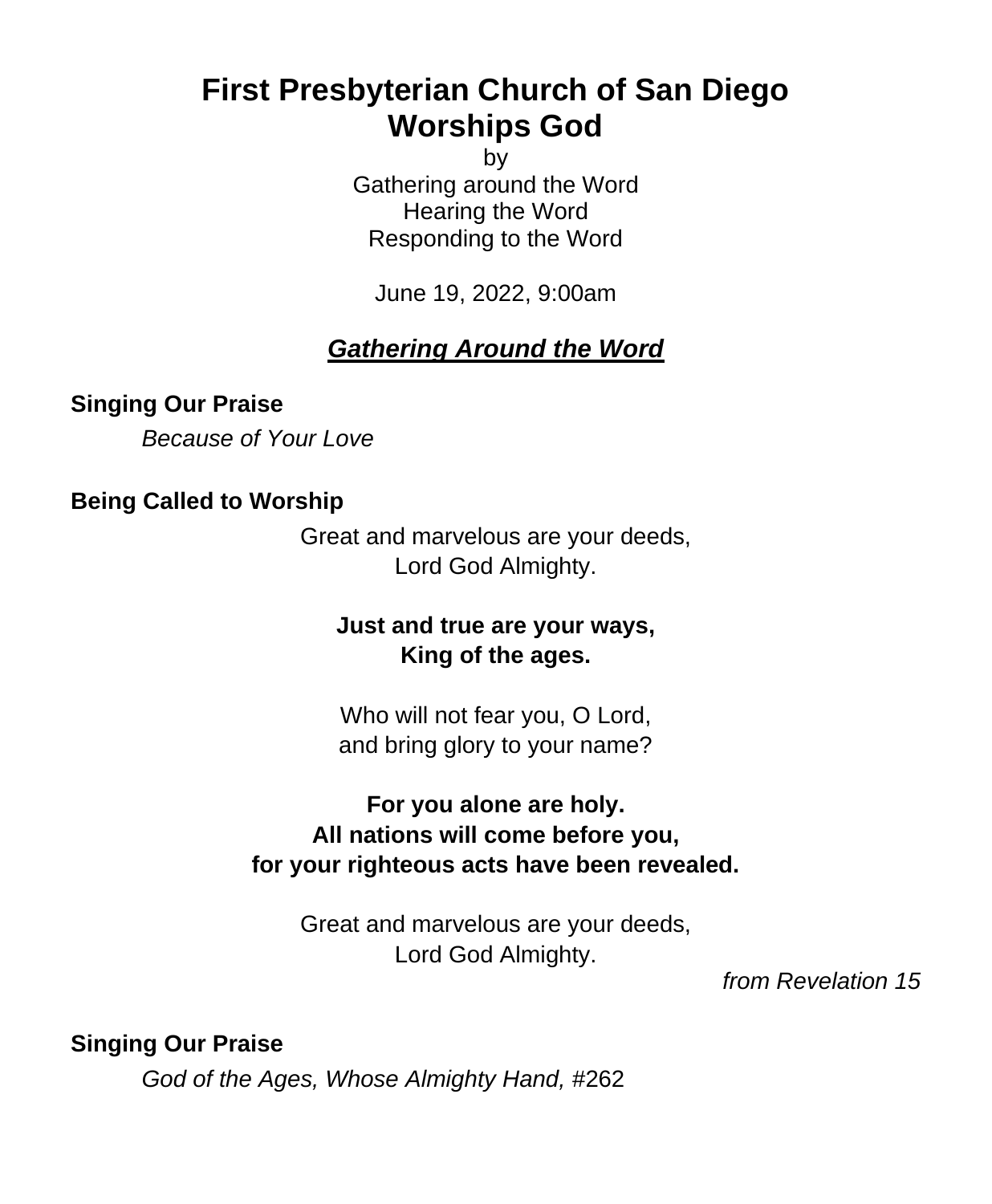### **Announcing the Gospel**

The mercy of the Lord is from everlasting to everlasting. It extends to our children and our children's children. It is new every morning. Great is his faithfulness.

Let us then with confidence draw near to the throne of grace, that we may receive mercy and find grace to help in time of need.

#### **Confessing our Sin**

**Merciful God, I confess the timidity of my discipleship. You send me out in mission; I stay comfortably at home. You bring to my home the neighbor in need; I fret about not having enough; I fret about not being enough. You say "Whom shall I send?"; I hope you're not talking to me.**

*(silence to confess further)*

**Gracious God,**

**Give me a desire to do your will, to follow where you lead, to go where you send. Remind me that your promise is to go with me, to the ends of the earth. Send me. Amen.**

### **Declaring God's Pardon**

The Scriptures say: This is a reliable statement and is to be universally accepted: Jesus Christ came into the world to save sinners. While we were yet sinners Christ died for us. Friends: Your sins are forgiven. Know this and be at peace.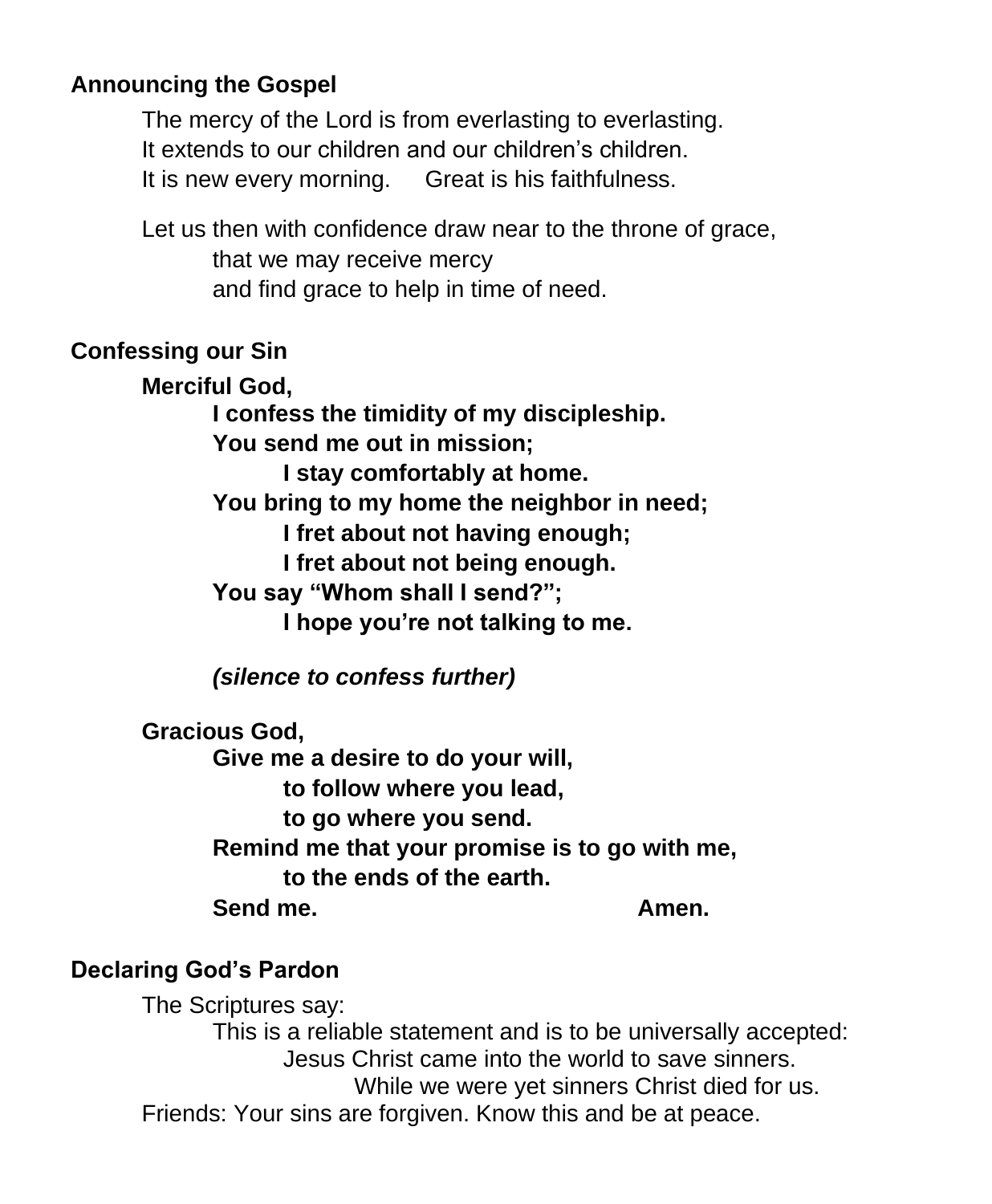### **Offering Our Lives in Gratitude**

How shall we show our gratitude for such a salvation?

**You shall love the Lord your God with all your heart, and with all your soul, and with all your strength, and with all your mind; You shall love your neighbor as yourself.** *Luke 10:27*

#### **Passing the Peace**

Because Christ has established this peace for us with the Father, so too ought we to be at peace with one another. The peace of Christ be with you. **…and also with you.** Let's stand and greet one another in this way.

*(Children may come forward to the front pew for Telling the Story)*

### **Offering Our Music**

*God of Our Fathers,* arr. Winkler

**Offering a Witness**

**Offering Our Prayers**

# *Hearing the Word*

# **Telling the Story & Praying the Lord's Prayer**

God in the Burning Bush Exodus 3-6

*(After this, children may leave for Kidz Worship)*

### **Offering Our Music**

*Press Toward the Mark,* arr. Heather Sorenson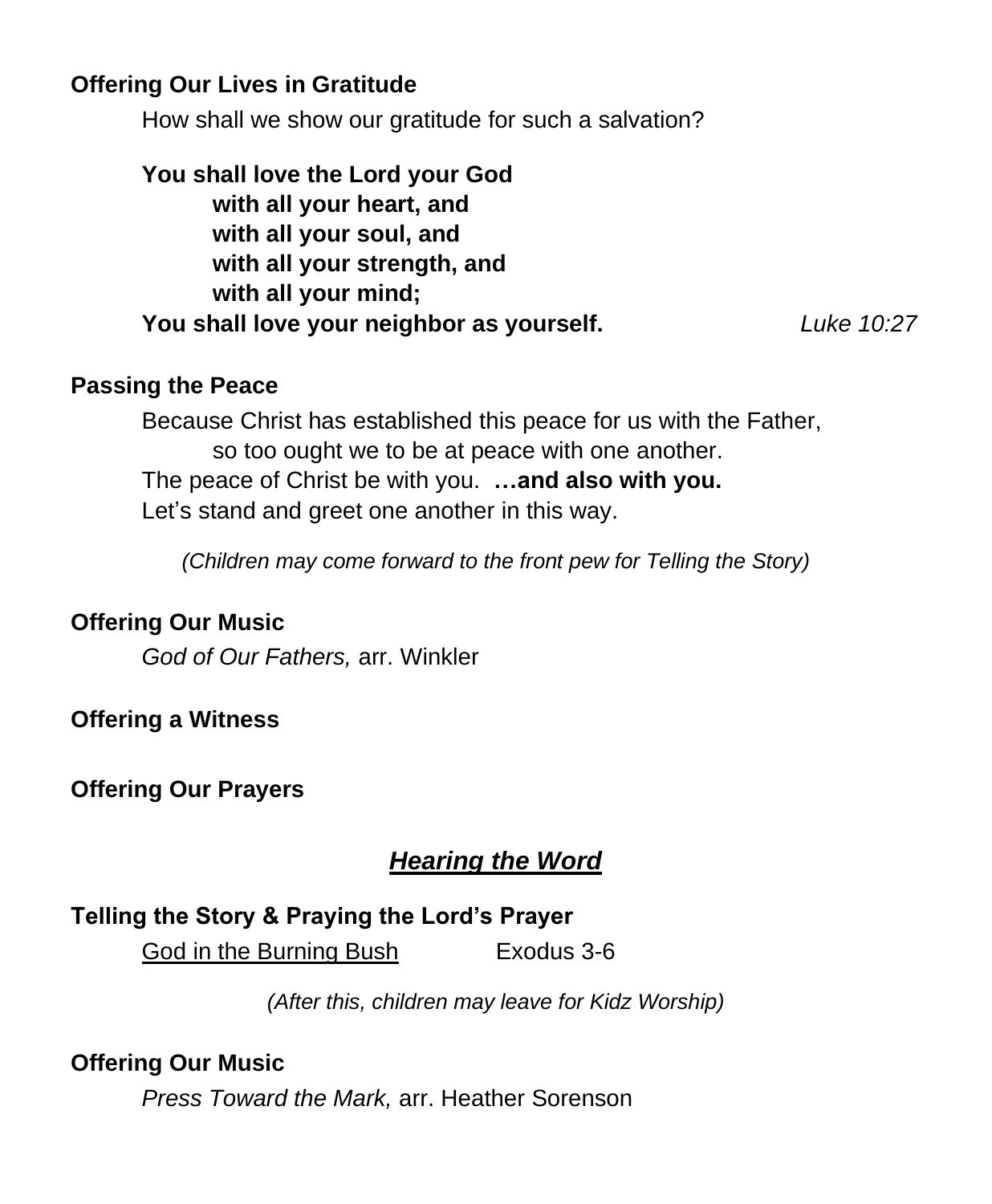### **Praying for Illumination**

**Reading the Word** Exodus 3:1-15

**Declaring the Word God Self-Introduced** 

# *Responding to the Word*

### **Presenting God's Tithes and Our Offerings**

### **Singing Our Praise**

*Goodness of God*

# **Celebrating the Lord's Supper**

**Singing Our Praise** *O Praise The Name (Anástasis)*

# **Receiving the Charge & Blessing**

**Being Sent**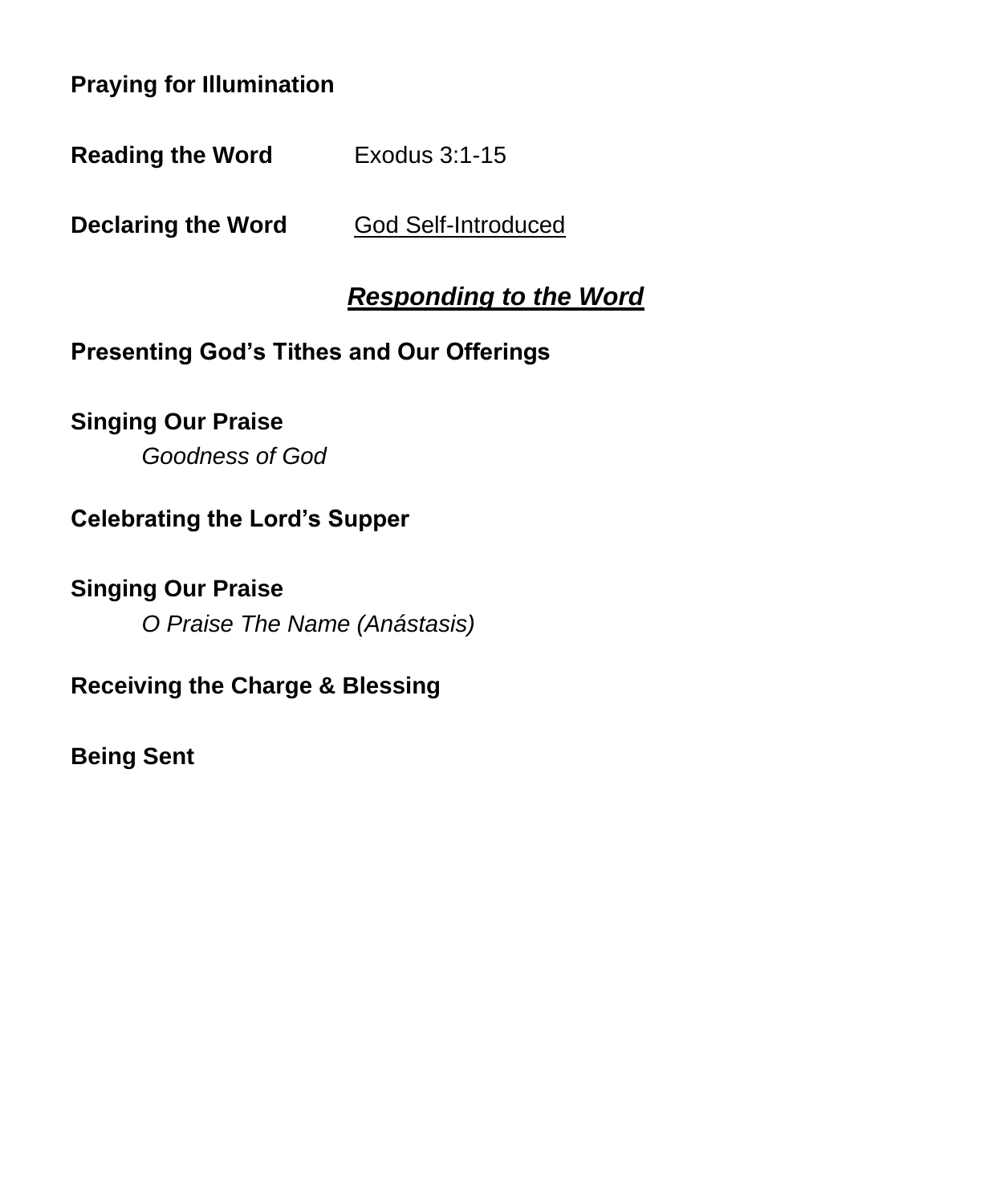# **Servant Schedule**

Liturgy Pastor: Jeff Myers Preaching Pastor: Jerry Andrews Offering a Witness: Khongorzul & Enkhe, CRU-Mongolia Offering our Prayers: Greta Myers Offering our Music: Worship Leader: Adam Michel, Acoustic & Electric Guitars Benjamin Montoya, Bass Guitar Jeremiah Flietstra, Electric Guitar Danny King, Drums Sharon Esqueda, Piano Westminster Choir: Rodney Girvin, Director and Organist Westminster Orchestra: Judith Thomas, Director Jan Feher, Organ Tech Director: Dave Jones

# **ANNOUNCEMENTS**

**Today! Academy of Faith – Khongorzul & Enkhe – 10:30am – West Room** Khongorzul and Enkhe, our mission partners with CRU (Campus Crusade for Christ), will share how God is at work in Mongolia, an ancient land between Russia and China. All adults are invited to hear how CRU-Mongolia is bringing the gospel to high school and university teachers, and equipping pastors and lay leaders in evangelism, discipleship and church planting.

### **Today!** *The Gathering* **– Ben & Matt Montoya – 10:30am – Youth Room**

All Middle School and High School students are invited to come hear Ben and Matt Montoya share their experiences serving with Amor, a ministry that partners with local communities in Mexico to build houses alongside families in need.

### **Today! Explore FPC Membership – 11:45am – West Tower**

Is God calling you to be a member of FPCSD? Join us today and on June 26, from 11:45am-1:15pm in the West Tower for the last 2 sessions of a 4-part class. Lunch will be provided. If you missed the previous classes, you can watch the recorded sessions. These classes are open to anyone, with no obligation to join the church. They are required for membership. Register: [fpcsd.org/classes](https://www.fpcsd.org/classes) Questions? Contact Jeff Myers at [jeff.myers@fpcsd.org.](mailto:jeff.myers@fpcsd.org)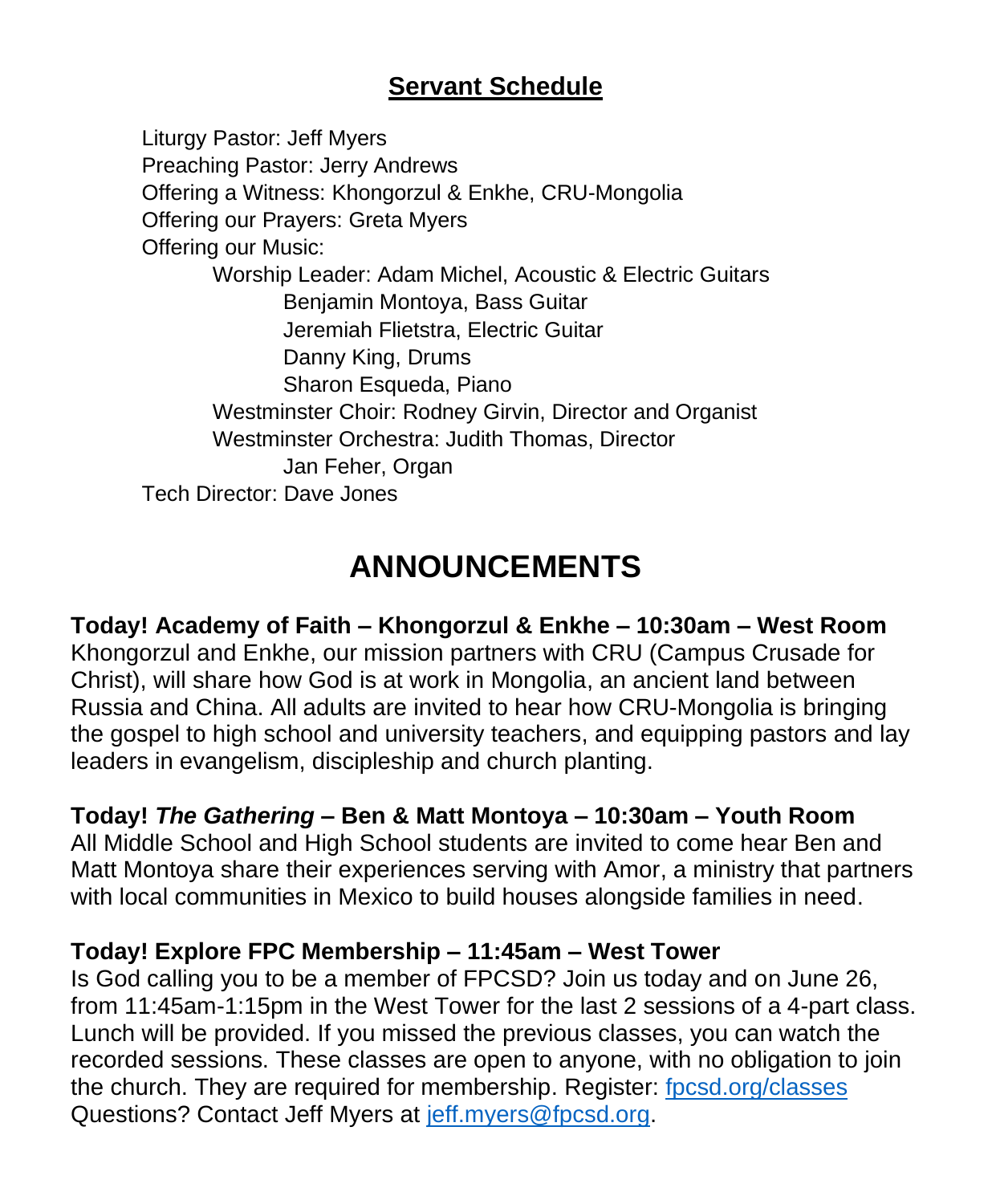# **Jazz Vespers – Sundays, 4:30pm – 4 th Avenue Chapel**

Archie Thompson's Archtones and our pastors lead us in worship with jazz, blues, and gospel, prayers, preaching from the Word of God, and communion. This evening, we will also hear from Khongorzul and Enkhe of CRU-Mongolia. If you can't attend in person, the services are available at [livestream.com/fpcsd](https://livestream.com/fpcsd)

# **Clean Out Your Closets – Please! A Call for Men's Clothing**

Ladle Fellowship is currently in need of:

Men's clothing (Jeans, Pants, New Underwear, Shoes, Socks, Jackets, Sweaters, Shirts, Hats) and Toiletries

Donations can be dropped off at the church (entrance on  $3<sup>rd</sup>$ ) during business hours or we can bring bins to you for donation collection. To coordinate a donation drive or get further info, please contact [crystal.carlson@fpcsd.org.](mailto:crystal.carlson@fpcsd.org)

# **Gather. Equip. Serve. First Presbyterian Church, San Diego.**

A capital campaign to increase campus accessibility and improve fellowship & meeting spaces. Our 2021 campaign to raise funds for accessibility and fellowship spaces has been a wonderful success. We currently have \$2,675,548 combined donations and pledges towards our building project. To receive updates on the progress of our campaign and the building project please go to: [gatherequipservefpcsdcommunication.wordpress.com](https://gatherequipservefpcsdcommunication.wordpress.com/) and follow our blog for timely updates. For more information about this campaign please contact: [pegbaker@pacbell.net](mailto:pegbaker@pacbell.net)

*Unless the Lord builds the house, the builders labor in vain.* Psalm 127:1

# **Remember Our Mission Partners! Gift Matching in June**

A reminder that June is the month for your giving to be matched by funds from the Missions budget. If you did not receive a brochure and giving form, you can go to our website: [fpcsd.org/missions.](https://www.fpcsd.org/missions) Read about all of our mission partners, learn how you can come alongside them in their ministries, give as you are able, and please remember them in prayer throughout the year.

# **Upcoming Events:**

# **This Tuesday! June 21 – Missions Luncheon – Noon – West Room**

Ben Montoya of Downtown Fellowship will moderate a panel of experts in a discussion on *Homelessness*. We will hear from Crystal Carlson, San Diego Rescue Mission; Raul Palomino, New Day Urban Ministries; and John Savidge, Ladle Fellowship. Sign up: [fpcsd.org/events](https://www.fpcsd.org/events) Suggested lunch donation: \$5.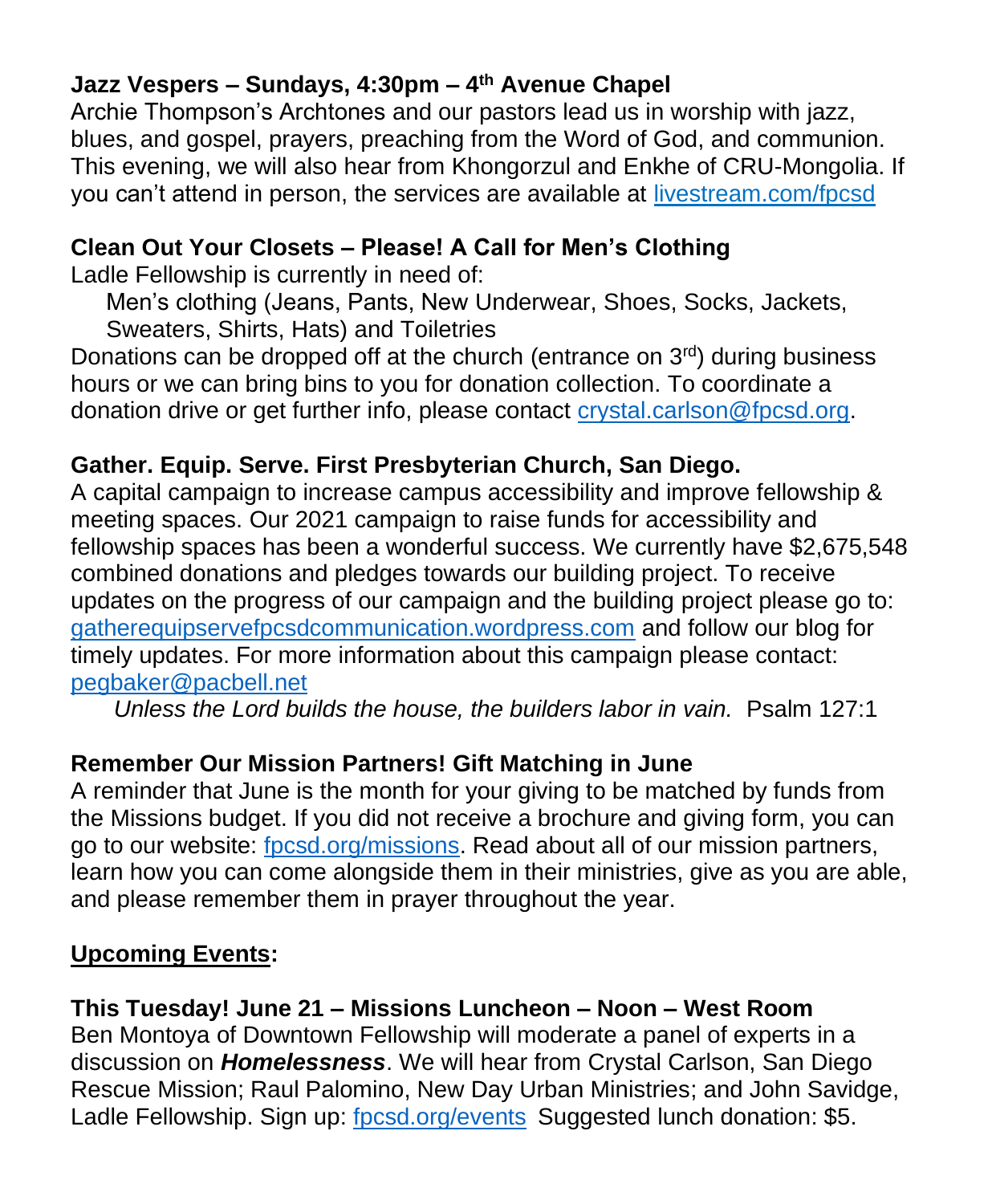### **June 26 – Hear from our Mission Partners – 10:30am** Academy of Faith – **Isaac William, 10th of Ramadan Church, Egypt** Youth Sunday School – **Micah Howard, Missionary Experiences**

# **July 2 – FPC Neighborhood BBQ! – 2:00-5:00pm – 3 rd & Elm**

Please come and join us. We will have games, music and BBQ! Westminster Orchestra will play. We will have Bluegrass music and salute our Armed Forces. Bring the whole family for our neighborhood fun!

If you are a **Gold Star Family, Purple Heart recipient, or Congressional Medal of Honor recipient,** please let Judith Thomas [\(judith@gcthomas.com\)](mailto:judith@gcthomas.com) know, if you are able to attend the BBQ. We would like to honor you. We will play and sing a piece with the theme songs of the US Army, Navy, Air Force, Marine Corps and Coast Guard.

# **July 3-8 and July 31-August 5 – Forest Home Summer Camp 2022**

FPC is going to Forest Home again! Forest Home is an overnight camp in the San Bernardino Mountains. We transport FPC and City Tree students from San Diego and go up as a group. Register at: [www.fpcsd.org/events](https://www.fpcsd.org/events)

**Current 2nd-4 th Graders –** Church subsidized cost: \$300 (actual \$439). July 3-8. For more info, contact: [peggy.gross@fpcsd.org](mailto:peggy.gross@fpcsd.org) **Current 5th-12th Graders –** Church subsidized cost: \$425 (actual \$589). July 31-Aug 5. For more info, contact [micah.howard@fpcsd.org](mailto:micah.howard@fpcsd.org)

# **July 25-29 – Vacation Bible School at FPC – 9:00am - Noon**

This year's theme is *Make Waves!* In this wet and wild VBS, kids will learn that what you do today can change the world. Through fun activities, engaging lessons, and God's Word, kids will explore what it means to "make waves" in their own lives that will influence the people around them.

There are 4 ways to be involved:

- 1. Sign up to attend or volunteer: [fpcsd.org/events](https://www.fpcsd.org/events)
- 2. Invite a neighbor
- 3. Sponsor a child to attend
- 4. Help purchase supplies from our Amazon list:<https://a.co/55Ere0C>

# **September 30-October 2 – Fall Camp – Indian Hills Camp, Jamul, CA**

Register for our Fall Camp at [fpcsd.org/events.](https://www.fpcsd.org/events) This event is open to all ages! Join us for a great weekend of fun and fellowship. Activities include devotions, zip lining, hiking, camp fires, swimming and more.

Questions? Contact Josh Reyes: [joshmreyes@gmail.com](mailto:joshmreyes@gmail.com)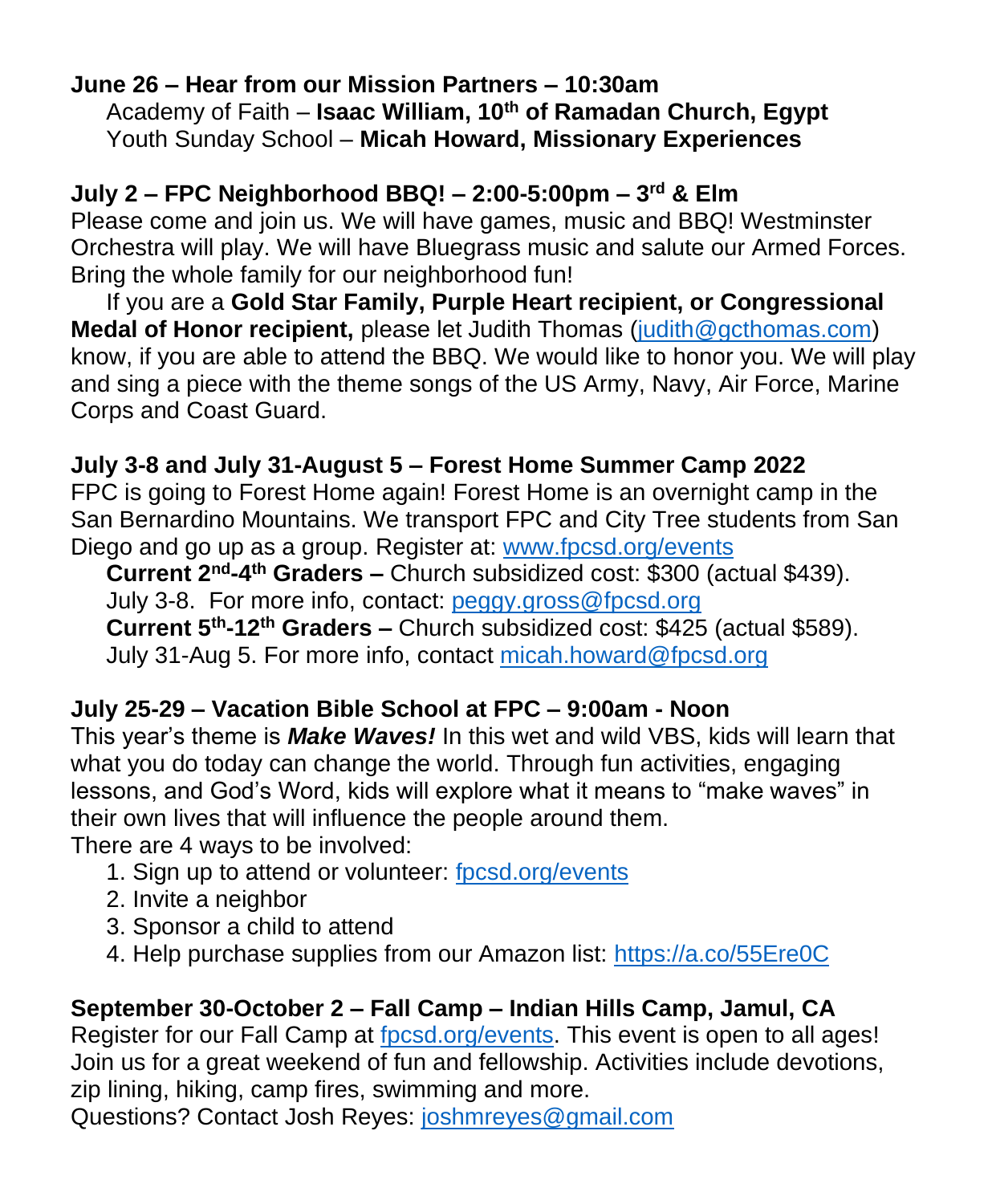### **Weekly Opportunities:**

### **Sundays**

**9:00am – Worship Service in the Sanctuary (or online)**

# **10:15am – Coffee Fellowship – Assembly Room**

(extended fellowship last Sunday of each month)

## **10:30am – Sunday School & Academy of Faith**

(except last Sunday of each month)

# **2:30pm – Middle School Girls Bible Study**

Bi-weekly. Contact Carol Rogers for info: [kandcrog@cox.net](mailto:kandcrog@cox.net)

# **4:30pm – Jazz Vespers – 4 th Avenue Chapel (or online)**

### **Tuesdays**

# **8:00-9:00am – Praying for Our Families – Sanctuary**

Stay for 5 minutes or an hour. Spend time in silence. You may also drop off prayer requests. Contact Peggy: [peggy.gross@fpcsd.org](mailto:peggy.gross@fpcsd.org)

### **6:45pm – Analytical Bible Study for Men & Women – Zoom**

Contact Glenn: [glenn@gcthomas.com](mailto:glenn@gcthomas.com)

### **Wednesdays**

### **12:00-12:30pm – Midweek Prayer**

Join us Wednesdays as we pray for the world, our nation, city, and church family. Meet in the Prayer Room at Noon. For more information, contact Jeff: [jeff.myers@fpcsd.org](mailto:jeff.myers@fpcsd.org)

### **6:00-8:00pm – Westminster Orchestra Rehearsal**

Contact: Judith Thomas, [judith@gcthomas.com](mailto:judith@gcthomas.com)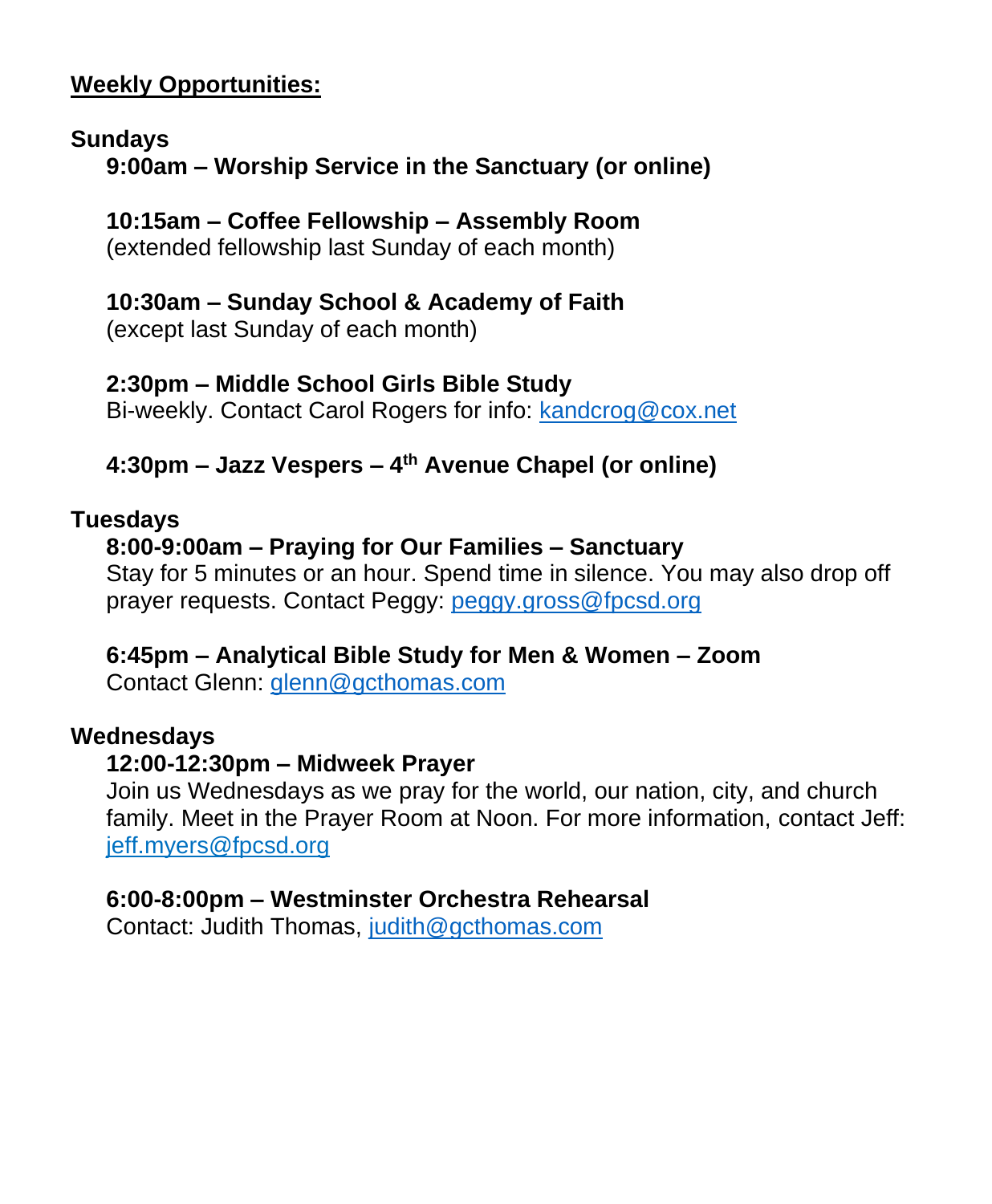#### **Thursdays 7:00-8:00am – Men's Bible Study – Zoom**

Contact Lloyd: [lloyd.tooks@fpcsd.org](mailto:lloyd.tooks@fpcsd.org)

### **9:30am – Women's Bible Study – Zoom**

Studying the book of *John*. Contact Sharon: [slaabs@spice-weasel.com](mailto:slaabs@spice-weasel.com)

## **6:00-7:30pm –** *The Gathering:* **FPC Youth Group, 6-12th Grades**

Enjoy pizza, games, and friends on the Roof. Drop off and pick up are at the 4<sup>th</sup> Avenue gate. Questions? Contact Micah: [micah.howard@fpcsd.org](mailto:micah.howard@fpcsd.org)

### **6:00-7:30pm – Parenting Class – West Room**

*Grace Based Parenting*. Join us for study and discussion, *Creating an Atmosphere of Grace,* by Dr. Tim Kimmel. Childcare provided in Scout Room. For more information, contact Peggy: [peggy.gross@fpcsd.org](mailto:peggy.gross@fpcsd.org)

### **7:00-9:00pm – Westminster Choir Rehearsal – Rehearsal Room**

Contact Rodney Girvin, [rodney.girvin@fpcsd.org](mailto:rodney.girvin@fpcsd.org)

### **Fridays**

# **8:30-9:45am – Women's Bible Study – West Room & Zoom**

*God of Freedom: A Study of Exodus 19-40.* Join us for this 10-session study by Jen Wilkin, beginning April 1.

### **12:00-12:30pm – Midweek Prayer – Zoom**

Join us Friday as we pray for the world, our nation, city, and church family. Request the Zoom link from Jeff: [jeff.myers@fpcsd.org](mailto:jeff.myers@fpcsd.org)